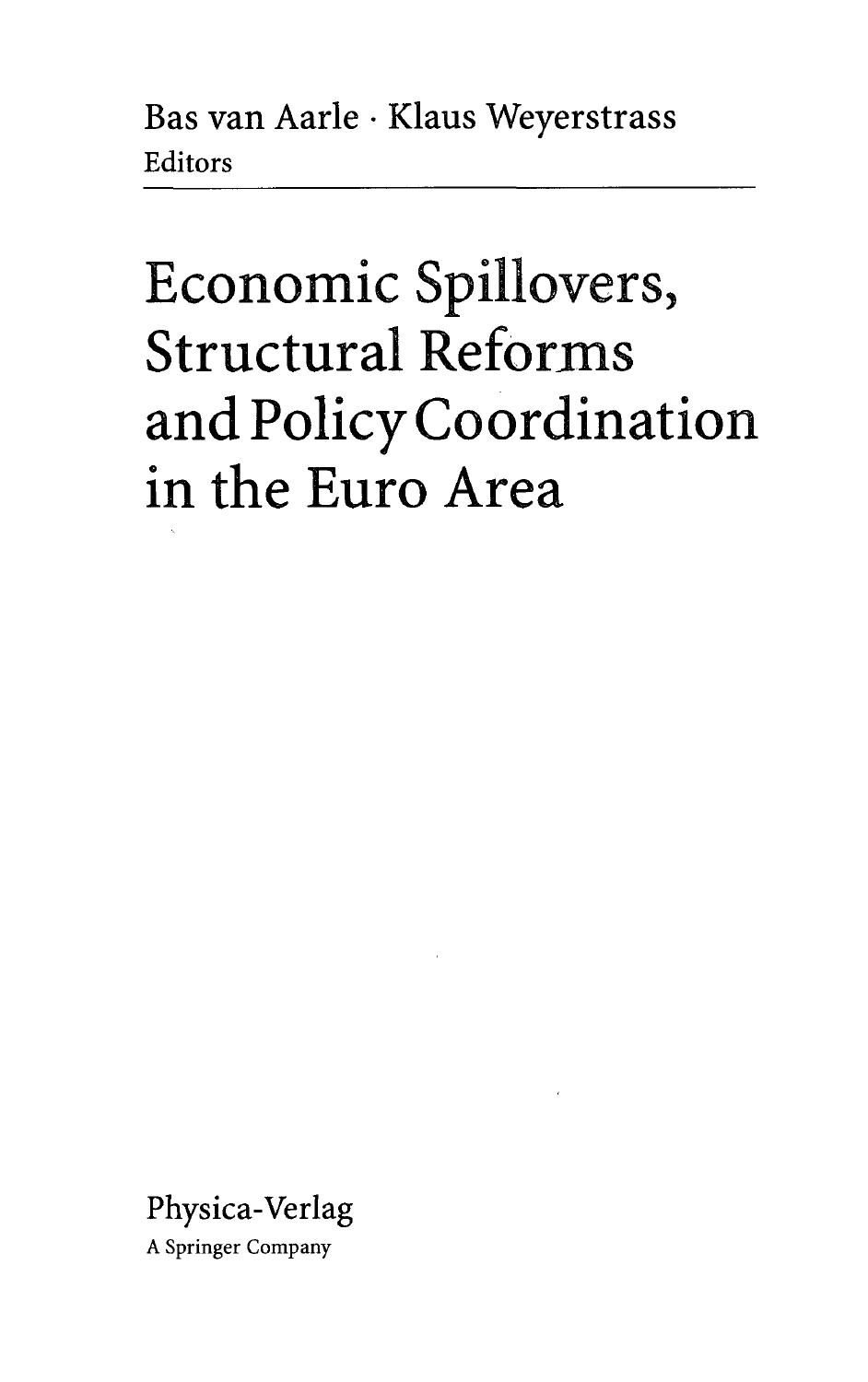## Contents

|  |     | 1 Economic spillovers, structural reforms and policy<br>coordination in the Euro Area: An overview1 |  |  |
|--|-----|-----------------------------------------------------------------------------------------------------|--|--|
|  |     | Klaus Weyerstrass, Koen Schoors and Bas van Aarle                                                   |  |  |
|  | 1.1 |                                                                                                     |  |  |
|  | 1.2 |                                                                                                     |  |  |
|  | 1.3 |                                                                                                     |  |  |
|  | 1.4 |                                                                                                     |  |  |
|  | 1.5 | Policy implications and avenues for further research17                                              |  |  |
|  |     |                                                                                                     |  |  |
|  |     | 2 Budgetary spillovers and short-term interest rates27                                              |  |  |
|  |     | <b>Bas van Aarle</b>                                                                                |  |  |
|  | 2.1 |                                                                                                     |  |  |
|  | 2.2 |                                                                                                     |  |  |
|  | 2.3 | Fiscal spillovers at the aggregate Euro Area level30                                                |  |  |
|  | 2.4 | Fiscal spillovers in the Euro Area at the country level36                                           |  |  |
|  | 2.5 |                                                                                                     |  |  |
|  |     |                                                                                                     |  |  |
|  |     |                                                                                                     |  |  |
|  |     | 3 Budgetary spillovers and long-term interest rates55                                               |  |  |
|  |     | <b>Peter Claeys</b>                                                                                 |  |  |
|  | 3.1 |                                                                                                     |  |  |
|  | 3.2 | Deficits and interest rates: is there any robust evidence?57                                        |  |  |
|  |     |                                                                                                     |  |  |

 $\overline{\phantom{a}}$ 

 $\mathcal{L}_{\mathbf{c}}$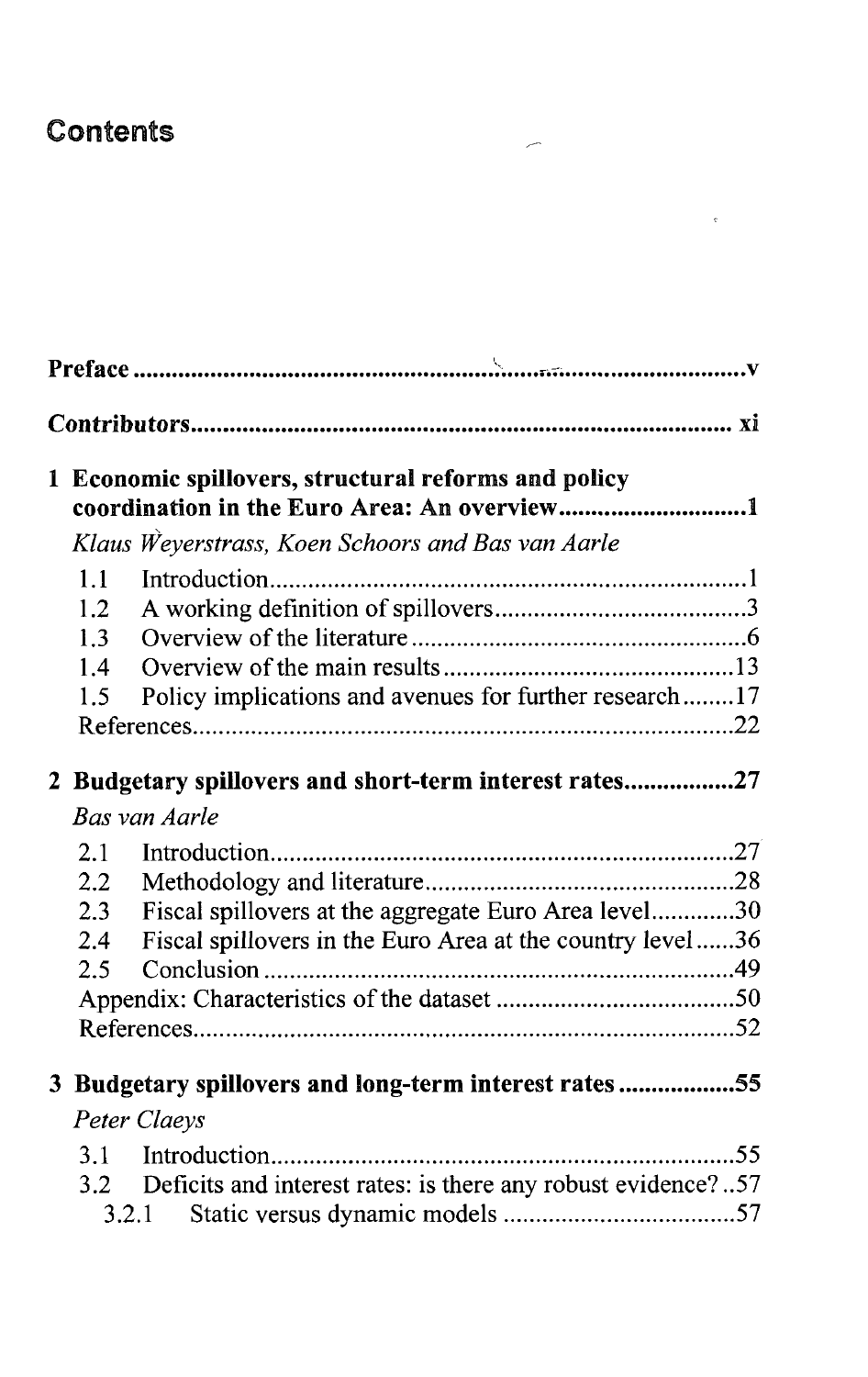| 3.2.3<br>3.3<br>3.4<br>3.5<br>3.5.1<br>3.5.2<br>3.6 | 3.2.2 Capital flows and crowding out in open economies 61<br>Relative fiscal shocks and relative crowding out  75<br>Appendix A: Domestic economy: SVAR models with |
|-----------------------------------------------------|---------------------------------------------------------------------------------------------------------------------------------------------------------------------|
|                                                     | 4 Budgetary stabilisation and the level of public debt  107                                                                                                         |
| Niko Gobbin                                         |                                                                                                                                                                     |
| 4.1                                                 |                                                                                                                                                                     |
| 4.2                                                 |                                                                                                                                                                     |
| 4.3                                                 |                                                                                                                                                                     |
| 4.4                                                 | Data description and regression set-up  115                                                                                                                         |
| 4.5                                                 |                                                                                                                                                                     |
| 4.6                                                 |                                                                                                                                                                     |
|                                                     |                                                                                                                                                                     |
|                                                     |                                                                                                                                                                     |
|                                                     |                                                                                                                                                                     |
|                                                     |                                                                                                                                                                     |
|                                                     |                                                                                                                                                                     |
|                                                     |                                                                                                                                                                     |
|                                                     | Klaus Weyerstrass and Johannes Jaenicke                                                                                                                             |
|                                                     |                                                                                                                                                                     |
|                                                     |                                                                                                                                                                     |
| 5.3                                                 |                                                                                                                                                                     |
| 5.3.1                                               | Total factor productivity growth  137                                                                                                                               |
| 5.3.2                                               |                                                                                                                                                                     |
| 5.3.3                                               |                                                                                                                                                                     |
| 5.3.4                                               |                                                                                                                                                                     |
| 5.4                                                 | The influence of regulation on the mark-up  145                                                                                                                     |

 $\overline{\phantom{a}}$